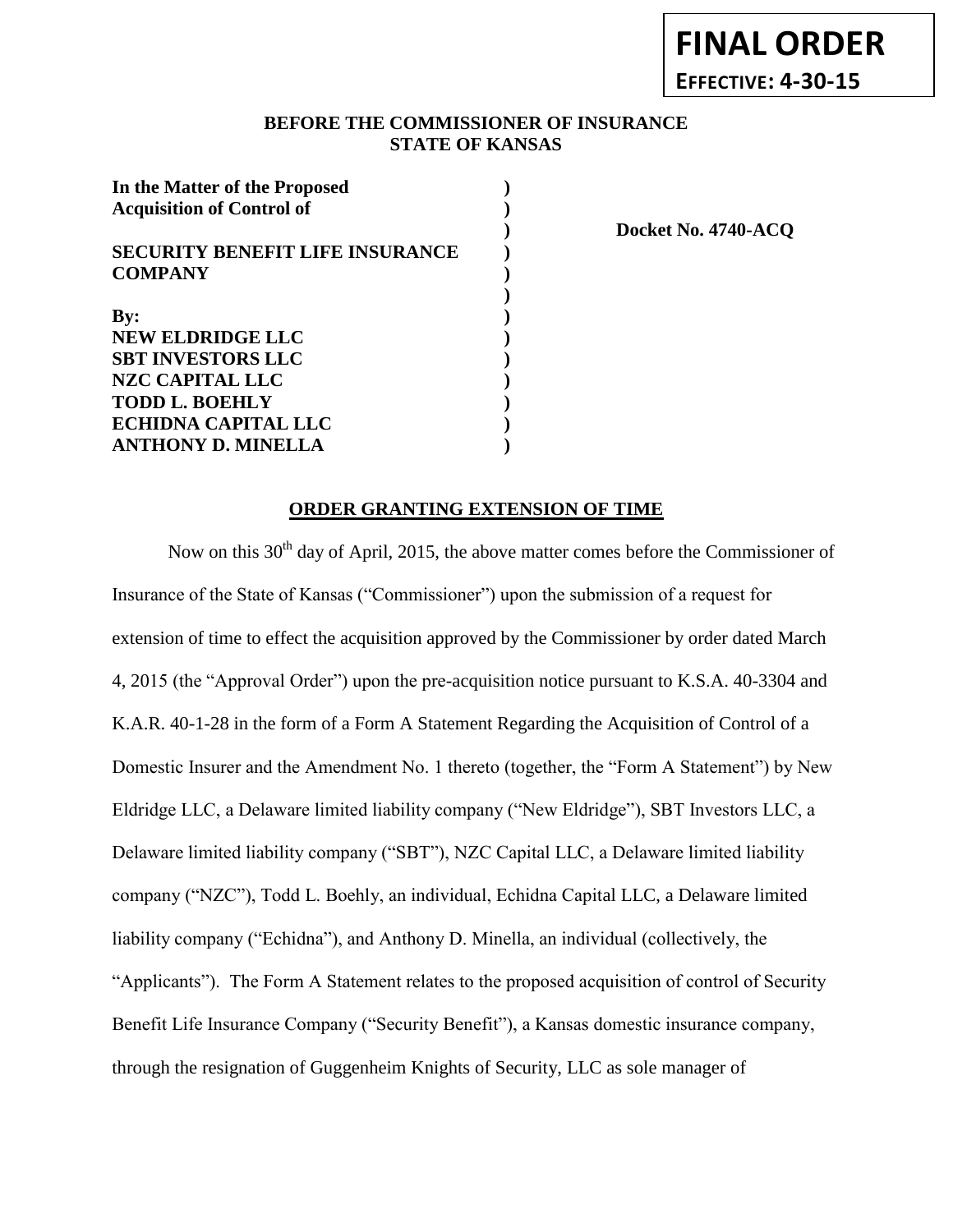Guggenheim SBC Holdings LLC ("GSBCH") and, through a series of transactions, the ultimate replacement of Guggenheim Knights of Security, LLC by New Eldridge (the "Acquisition") as the sole manager of GSBCH (which will be renamed Eldridge SBC Holdings LLC after the Acquisition). Security Benefit is a direct, wholly-owned subsidiary of Security Benefit Corporation, which is a direct, wholly-owned subsidiary of GSBCH.

The Applicants are represented by Cynthia R. Shoss, Sutherland Asbill & Brennan LLP and Justin L. Ochs, Wilmer Cutler Pickering Hale and Dorr LLP. Security Benefit is represented by John Guyot, General Counsel of Security Benefit. The Kansas Insurance Department ("KID") is represented by its Interim General Counsel, Diane Minear, and its Director of Financial Surveillance, Kenneth G. Abitz. Also appearing for the KID is Husch Blackwell LLP.

Pursuant to the authority granted to the Commissioner pursuant to K.S.A. 40-3301 and 40-3304(d)(1) and in accordance with the Kansas Administrative Procedures Act, K.S.A. 77-501, *et seq.*, the Commissioner hereby asserts the following findings of fact and orders:

#### **FINDINGS OF FACT**

1. The Approval Order is conditioned on the Acquisition being effected within sixty (60) days of March 4, 2015, the date of the Approval Order.

2. The Applicants have requested an extension of the time to effect the Acquisition for an additional sixty (60) days to allow additional time for the Applicants to receive certain regulatory approvals necessary to effect the Acquisition.

3. Pursuant to the Approval Order, the Commissioner retained jurisdiction over the subject matter of this proceeding and over the parties for the purpose of entering such further order or orders as may be deemed proper.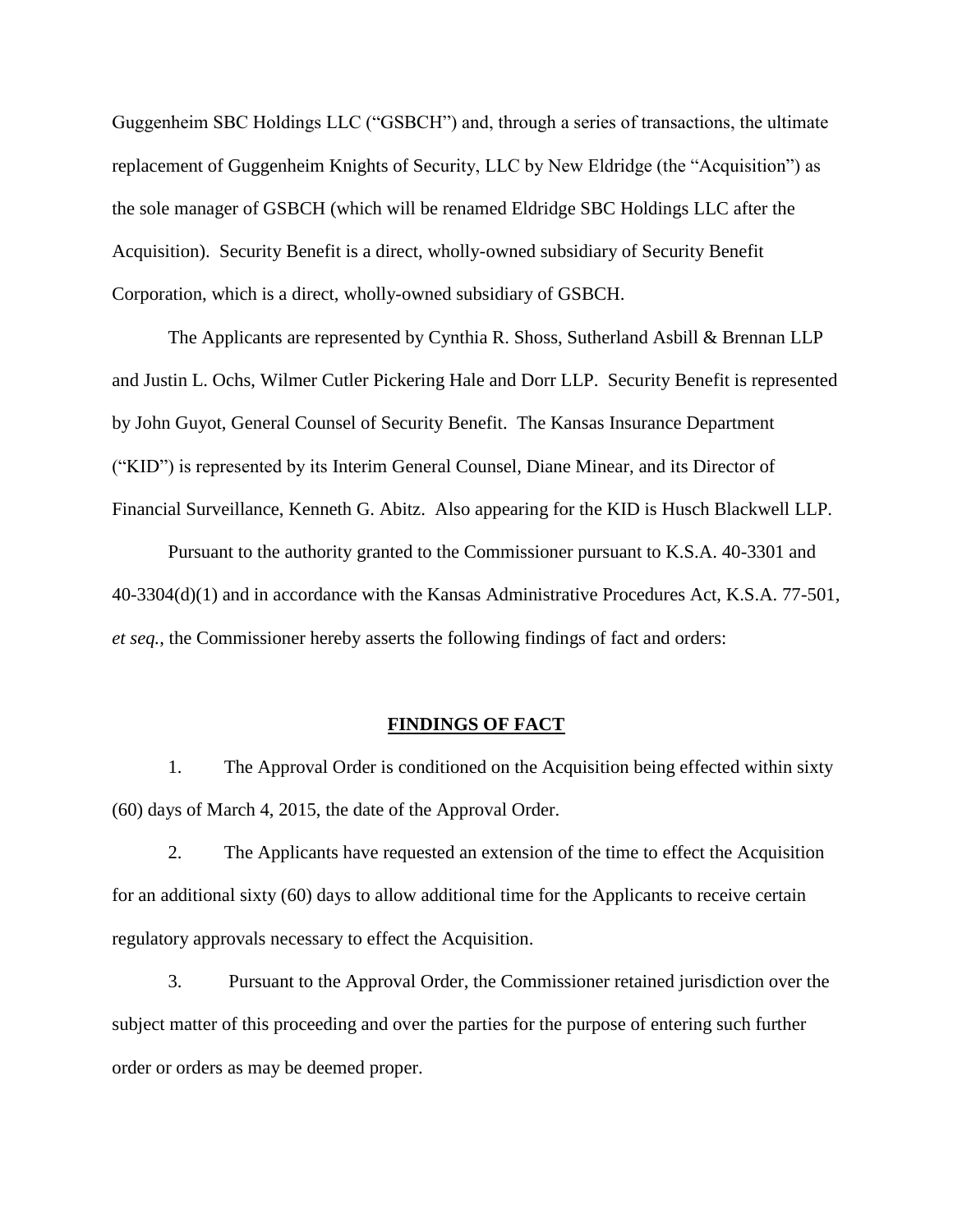4. The requested extension is reasonable in basis and length.

## **IT IS THEREFORE ORDERED BY THE COMMISSIONER OF INSURANCE THAT:**

1. The sixty (60) day time period set forth in the Approval Order for the Acquisition to be effected is hereby extended for an additional sixty (60) days.

2. The Commissioner of Insurance retains jurisdiction over the subject matter of this proceeding and over the parties for the purpose of entering such further order or orders as may be deemed proper.

#### **NOTICE OF RIGHTS**

This Order Granting Extension of Time is effective upon service. Pursuant to K.S.A. 77-529, Applicants may petition the Commissioner for reconsideration of this Order Granting Extension of Time within fifteen (15) days after service. A petition for reconsideration must state the specific grounds upon which relief is requested. Additionally, a party to this agency proceeding may seek judicial review of this Order Granting Extension of Time by filing a petition in the District Court, pursuant to K.S.A. 77-601, *et seq*. Reconsideration of this Order Granting Extension of Time is not a prerequisite for judicial review. A petition for judicial review is not timely unless filed within thirty (30) days following the service of this Order Granting Extension of Time, unless Applicants petition the Commissioner for reconsideration, in which case a petition for judicial review is not timely unless filed within thirty (30) days following service of an order rendered upon reconsideration, or an order denying the request for reconsideration. In the event Applicants file a petition for judicial review, the agency officer to be served on behalf of the Department is:

> Diane Minear, Interim General Counsel Kansas Insurance Department 420 S.W. 9th Street Topeka, Kansas 66612.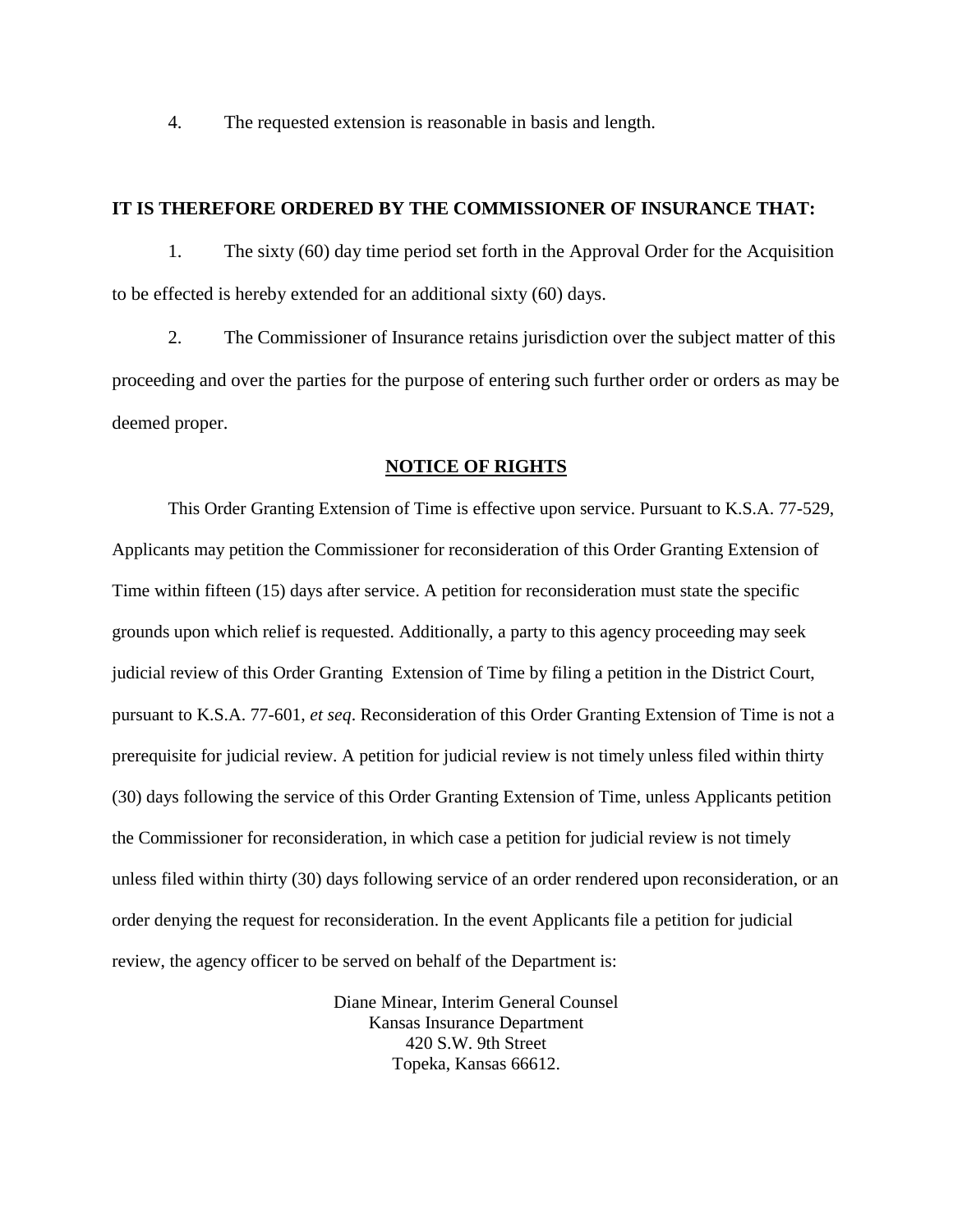# **IT IS SO ORDERED THIS 30th DAY OF APRIL, 2015, IN THE CITY OF TOPEKA, COUNTY OF SHAWNEE, STATE OF KANSAS.**



 $\angle$ s/ Ken Selzer $\angle$ Ken Selzer, CPA Commissioner of Insurance

 $\frac{1}{s}$  Diane Minear Diane Minear Interim General Counsel